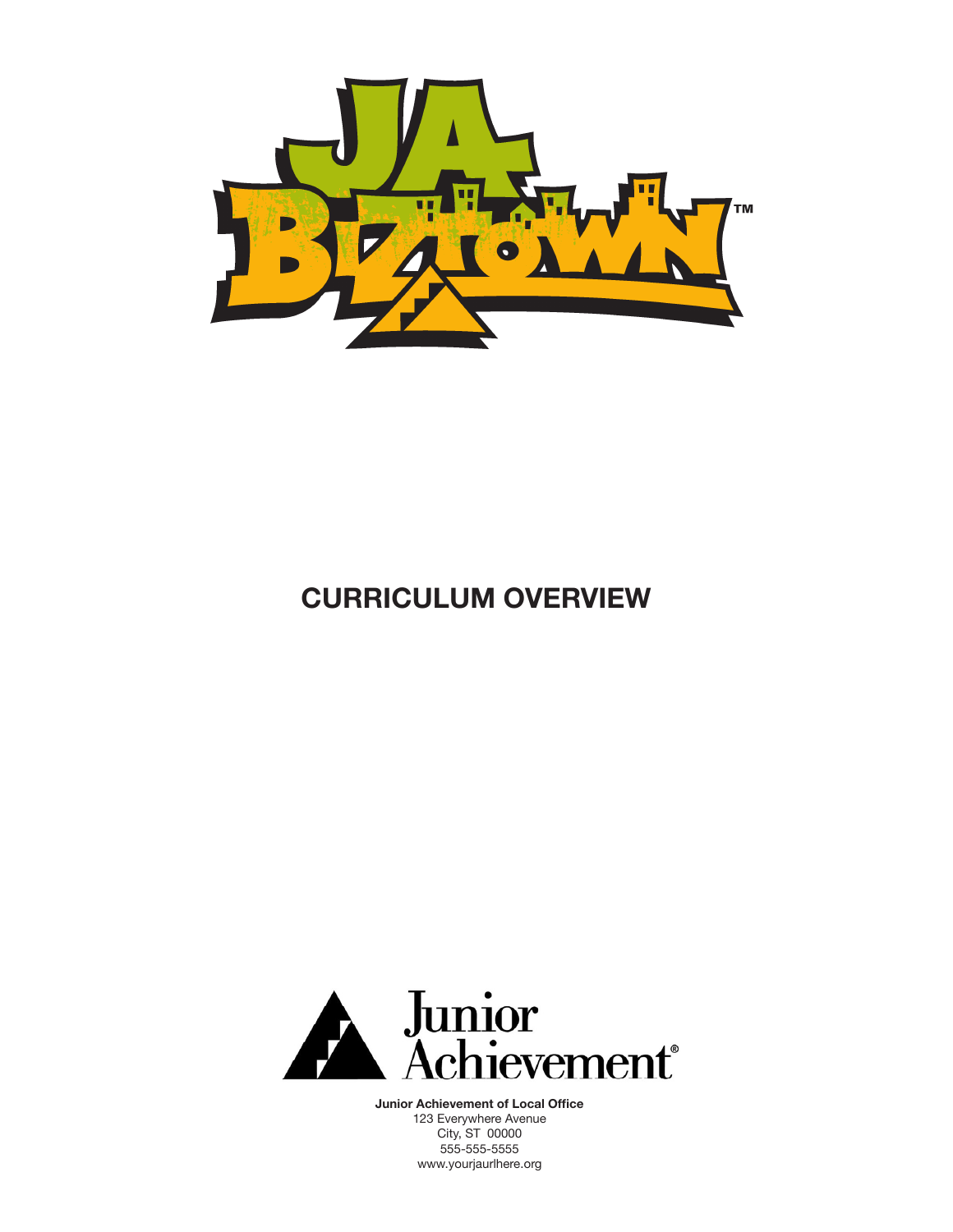# **UNIT ONE – Community and Economy**

#### **Lesson One: What Is a Community?**

Students learn how people are members of a community in which they live, work, share, and trade with others. Through hands-on activities, they learn about the rights and responsibilities of citizenship. Students take a pledge to become citizens of JA BizTown.

**Concepts:** Citizenship, community, trade, business, rights, and responsibilities.

#### **Lesson Two: What Is an Economy?**

Students learn about the circular flow of economic activity model. Through problem-based learning activities, they examine the real flow of goods, services, and resources (human, natural, and capital) between people and businesses, as well as the money flow that occurs for exchange purposes. Students begin to see how understanding these concepts will help them participate in the JA BizTown simulation.

**Concepts:** Goods, services, resources (human, natural, and capital), economy, circular flow of economic activity.

#### **Lesson Three: What Is Free Enterprise?**

Students learn about how to allocate scarce resources. Through a series of critical thinking exercises, students recognize that resources are scarce and that people cannot have everything they want. Decisions must be made about what to produce, how to produce, and for whom to produce (basic economic questions). Students also learn that in a free enterprise system, as they will experience at JA BizTown, people and businesses have the freedom to make these decisions, coming together in markets to exchange goods, services, and resources.

**Concepts:** Scarcity, basic economic questions, free enterprise.

### **Lesson Four: What Are Taxes?**

Students learn that markets cannot provide everything that people want. As they engage in a series of hands-on learning activities to prepare them for the JA BizTown simulation, students learn that governments play an important role in an economy by providing public goods and services, paid for by tax dollars. **Concepts:** Public goods and services, taxes.

#### **Lesson Five: What Is Philanthropy?**

Students learn that philanthropic activities are an important part of the free enterprise system. Students actively participate in critical thinking exercises as they begin to realize that people donate their "three Ws" – work, wealth, and wisdom – to help others. Students learn about the important role that nonprofit organizations play in an economy, including the economy of JA BizTown.

**Concepts:** Philanthropy, nonprofit organizations.

**Unit One BizConnect** (a family-focused newsletter)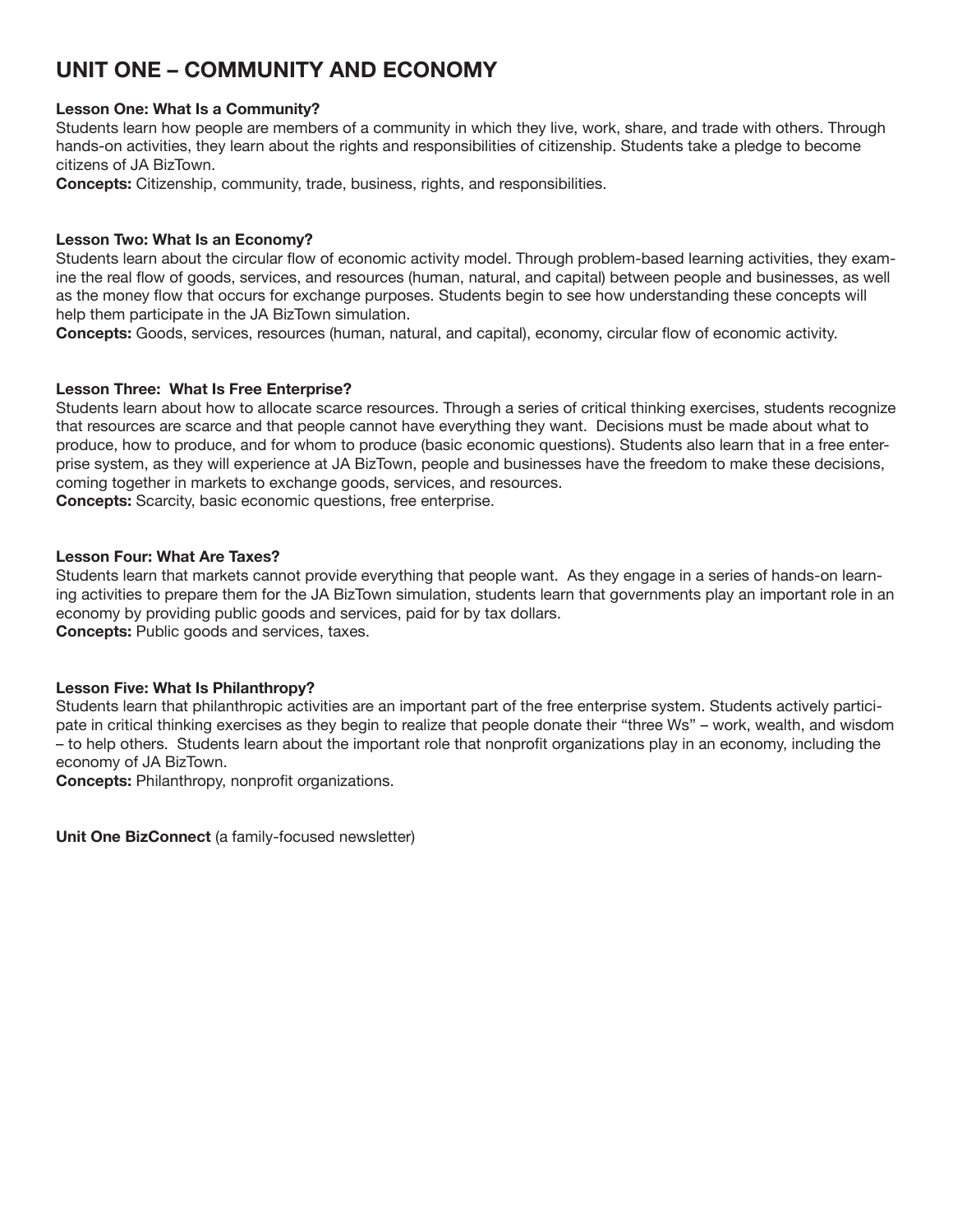# **UNIT TWO – Financial Literacy**

### **Lesson Six: Why Should I Use Financial Institutions?**

Students learn that financial institutions play an important role in helping money flow between people and businesses. Through participation in hands-on learning activities, students become aware of various banking services, with a focus on checking and savings accounts. They learn how to manage these accounts, which they will experience firsthand at JA BizTown.

**Concepts:** Financial services, checking and savings accounts, ATMs, banks and credit unions, safe-deposit boxes, online banking, loans.

#### **Lesson Seven: How Do I Put Money into a Checking Account?**

Students learn that having a fresh stack of checks does not guarantee money in one's account. Students have the opportunity to apply for a bank account, seek authorized approval, and receive their own JA BizTown checkbooks. This lesson stresses making and recording deposits.

**Concepts:** Account application, checkbooks, deposit tickets, check register, net deposit.

#### **Lesson Eight: How Do I Take Money out of a Checking Account?**

Students learn the importance of maintaining their checking accounts. Using classroom-embellished stories about Criminal Chris and Goofy Gordan, students witness what happens when checks are bounced due to non-sufficient funds something they will want to avoid when they participate in the JA BizTown simulation. Active learning strategies used in this lesson include providing students the opportunity to pay three simulation-related (pretend) bills. **Concepts:** Bill paying, checks, check register, memo line, account numbers, NSF.

#### **Lesson Nine: Why Should I Have a Savings Account?**

Students learn the relevance of compound interest, savings, and the Rule of 72 in financial planning. Through a series of critical-thinking exercises, students learn the importance of saving and investing as key elements of financial literacy. They begin to realize the saving, sharing, and spending choices they will have at JA BizTown. **Concepts:** Interest, compound interest, savings certificates, investment, Rule of 72.

**Unit Two BizConnect** (A family-focused newsletter)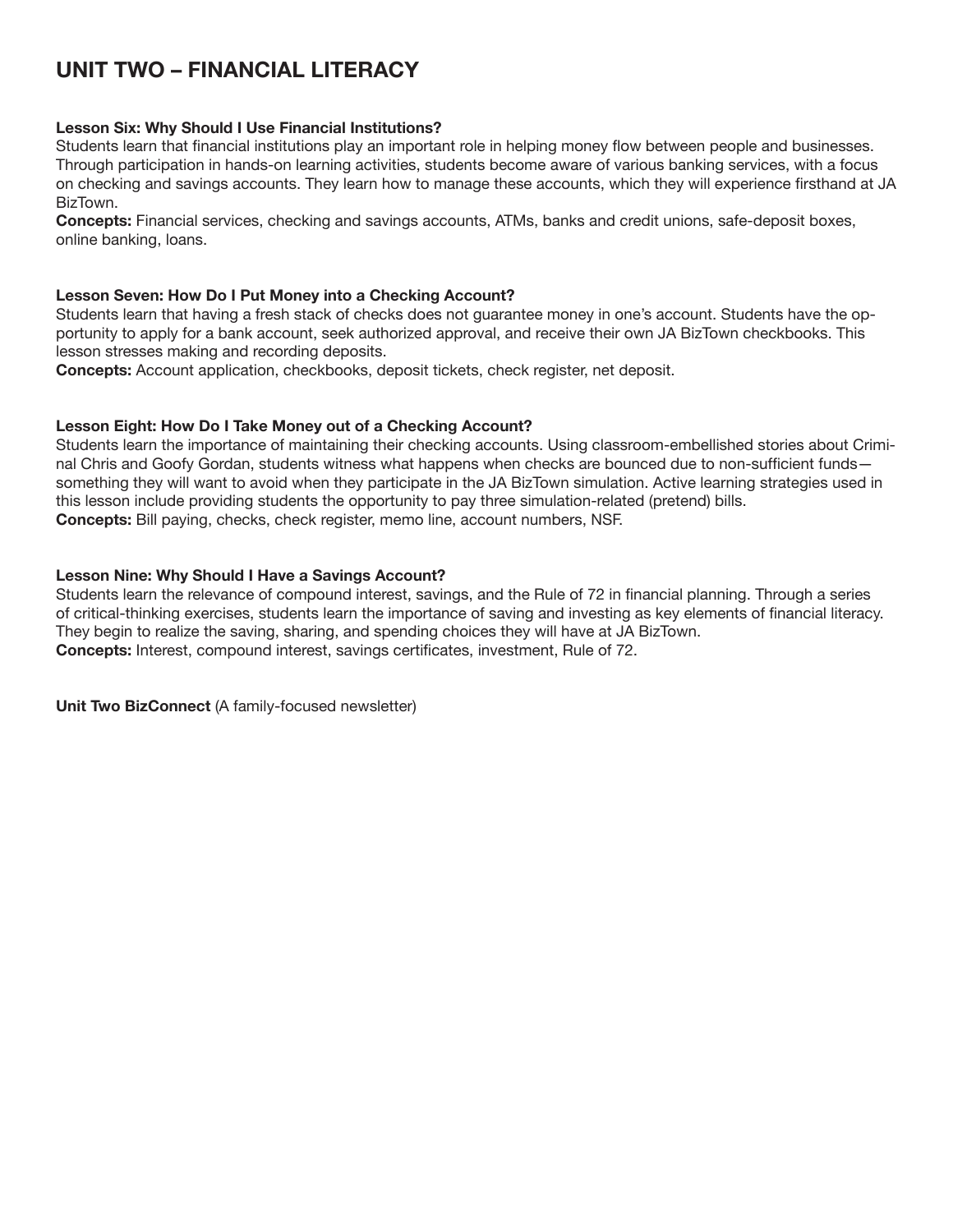# **UNIT THREE – Work-Readiness**

### **Lesson Ten: How Can I Show Others I Am Ready for Work?**

Students learn how their interests and skills can be linked to various career alternatives. Through a series of active learning strategies, students have the opportunity to practice work-related "soft skills," which include being punctual, resolving conflict, and getting along with others. Students begin to recognize the importance of mastering these skills to succeed in the workplace and at JA BizTown.

**Concepts:** Soft skills, career interests and skills, employer, employee.

#### **Lesson Eleven: Why Is Teamwork So Important?**

Students learn the value of teamwork as they participate in several problem-based learning activities. Through a series of role-play exercises, students begin to understand the importance of conflict resolution, negotiation, and networking in the workplace, all of which play a critical role at JA BizTown.

**Concepts:** Teamwork, negotiation, conflict, networking.

#### **Lesson Twelve: How Do I Get a Job?**

Students learn about the various steps required to apply for and obtain a job. In addition, they engage in hands-on activities, including the completion of a job application and participation in practice job interviews. These activities help prepare students to apply and interview for their JA BizTown jobs.

**Concepts:** Job applications, resumes, ethics, interviews, portfolios.

#### **Optional Lesson Twelve B: Why Are Some People Elected?**

In this lesson, students learn about the nominations and elections process. Through a series of active learning exercises, students begin to recognize how essential this process is to the governance of communities. This lesson serves as the preparatory activity for JA BizTown classroom elections.

**Concepts:** Campaigns, elections, voting, nominations, constituents, majority, consensus.

# **Lesson Thirteen: How Can I Understand My Paycheck?**

Students learn how to understand the various elements of their pay stubs, to enhance their understanding of why their paycheck amount may be less than expected. This lesson provides a thorough explanation of gross and net income before students have an opportunity to earn income at JA BizTown.

**Concepts:** Payroll taxes, pay stubs, percentage, income, net, gross.

**Unit Three BizConnect** (a family-focused newsletter)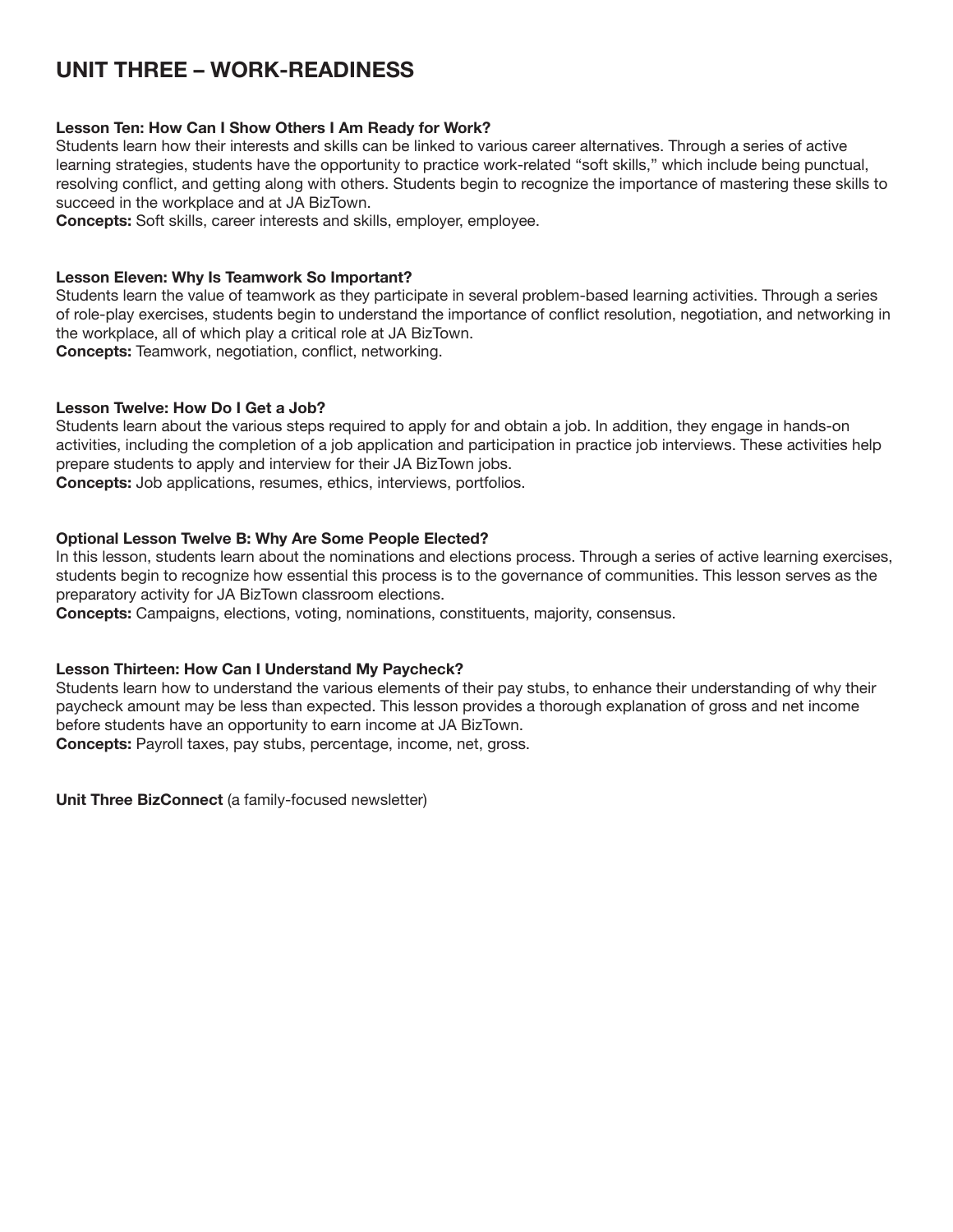# **UNIT FOUR – Business Management**

# **Lesson Fourteen: What Do Good Businesses Look Like?**

Before moving into JA BizTown business teams, students spend time brainstorming the characteristics of good businesses. What makes some teams of employees more successful than others? Why do businesses fail? How can a business achieve success? Working in their business teams, students develop mission statements for their JA BizTown businesses.

**Concepts:** Innovation, corporate responsibility, customer service, profit, continuous improvement, mission statement, best practices.

# **Lesson Fifteen: What Kinds of Businesses Support JA BizTown?**

Students receive their JA BizTown job assignments and begin to work in business teams. A unique Business Plan is created by each team after students review their BizBriefs, a booklet that profiles local JA BizTown simulation sponsors as examples of quality businesses. **Concepts:** Business profiles, quality business, teamwork.

# **Lesson Sixteen: Why Create a Business Plan?**

Students learn about various factors associated with operating a business. In preparation for their visit to JA BizTown, students work in business teams to determine the components of a successful business operation. **Concepts:** Taxes, recycling, rent, salaries, supplies, utilities, health care, profits, pricing, inventory.

# **Lesson Seventeen: Where Do We Get Money to Start a Business?**

Students learn about financing a business. In preparation for their experience at JA BizTown, students work in business teams to prepare a business Loan Application and a Promissory Note to support business costs. **Concepts:** Business checks, loans, promissory notes, interest, principal, payments, debt, bankruptcy.

# **Lesson Eighteen: How Do We Advertise a Business?**

Students learn about the importance of advertising as a method of marketing the goods and/or services offered by various businesses. Working in business teams, students develop advertisements to market their JA BizTown businesses. Concepts: Print, media, web, graphics, headlines, advertisements, competition, logos, slogans, the 4 Ps of marketing (product, price, place, promotion), market research.

# **Lesson Nineteen: What Else Do New Businesses Need?**

Students learn the importance of innovative and creative problem solving in the workplace. Students use the SMART decision-making system to work together to solve business-related problems. They also learn the importance of ethical behavior in the workplace. Working in business teams, students complete their final preparations for their JA BizTown simulation experience.

**Concepts:** SMART decision-making, selling price, profit, ethics, entrepreneurial thinking.

**Unit Four BizConnect** (a family-focused newsletter)

# **\*\*\*Participation in the JA BizTown Simulation\*\*\***